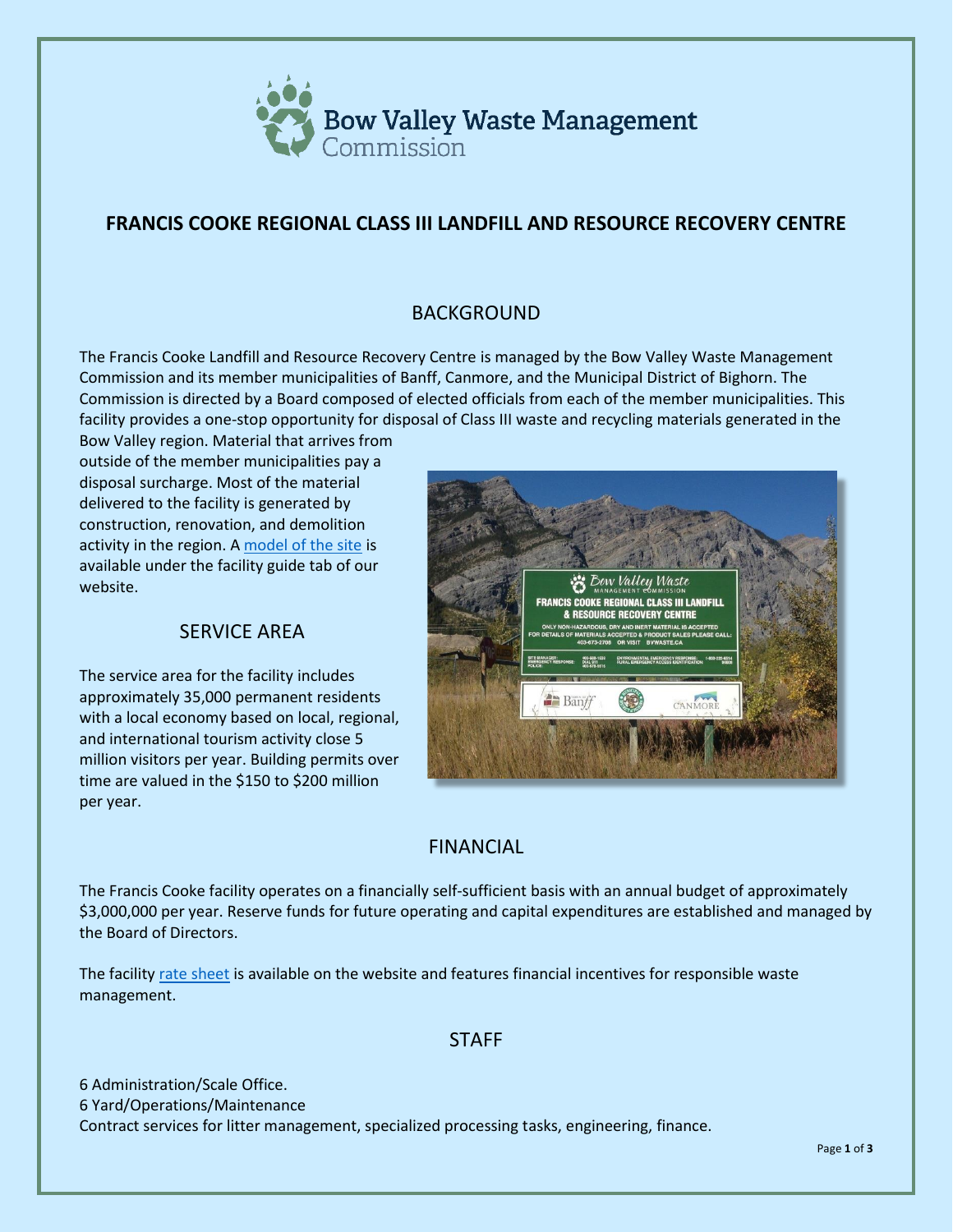| <b>BASIC INDICATORS FOR THE FRANCIS COOKE FACILITY 2018 - 2021</b> |
|--------------------------------------------------------------------|
|--------------------------------------------------------------------|

|                                                              | 2018   | 2019    | 2020   | 2021   |
|--------------------------------------------------------------|--------|---------|--------|--------|
| <b>Total "Garbage" Landfilled</b>                            | 7,219  | 8,293   | 5,904  | 5,665  |
| <b>Total to Resource Recovery</b>                            | 10,795 | 12,465  | 11,747 | 11,305 |
| <b>Total Non-Excavation Waste</b>                            | 18,014 | 20,758  | 17,651 | 16,970 |
| <b>Non-Excavation Diversion Rate</b>                         | 60%    | 60%     | 67%    | 70%    |
| Number of Non-Excavation Waste Loads Sorted                  | 4,997  | 4,557   | 4,363  | 4,578  |
| Number of Non-Excavation Waste Loads Unsorted                | 515    | 879     | 1,032  | 700    |
| <b>Total Number of Non-Excavation Waste Loads</b>            | 5,512  | 5,436   | 5,395  | 5,278  |
| <b>Percent Non-Excavation Waste Loads Unsorted</b>           | 10     | 19      | 24     | 15     |
| <b>Waste Excavation Material</b>                             | 57,185 | 74,382  | 66,126 | 41,591 |
| <b>Industrial Waste</b>                                      | 16,089 | 12,307  | 12,288 | 16,694 |
| <b>Total Material Disposed At The Francis Cooke Facility</b> | 91,288 | 107,447 | 96,065 | 75,255 |

## DIVERSION HISTORY